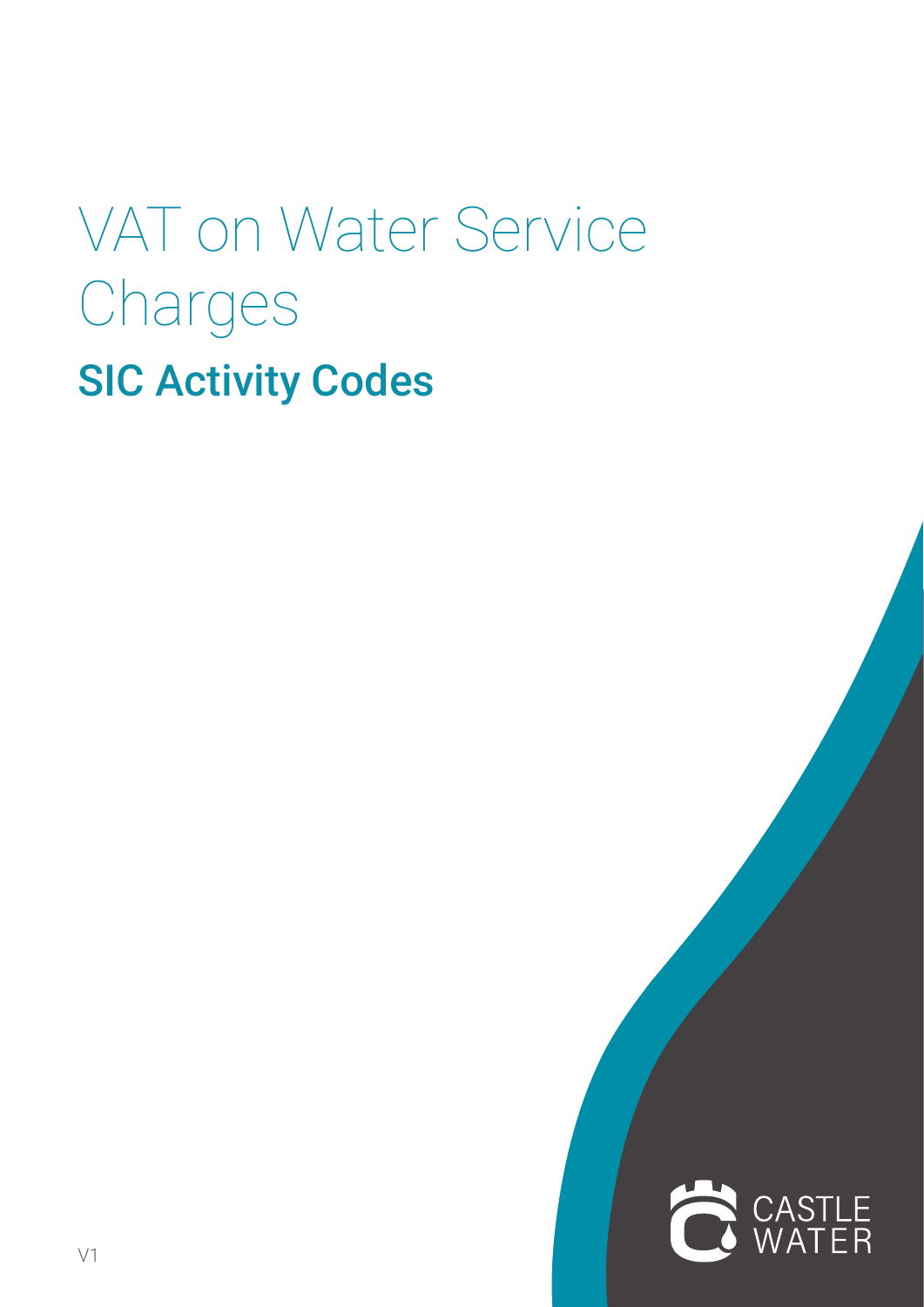

HM Revenue and Customs (HMRC) requires us to ensure that we are correctly charging VAT on water services.

To confirm your position, we would be grateful if you could complete the online SIC form at castlewater.co.uk/scotlandsicform. Alternatively, you can download and complete the attached SIC form and return it to us via email to customersupport@castlewater.co.uk or post to 1 Boat Brae, Rattray, Blairgowrie, PH10 7BH.

It is possible that we will not have to charge VAT on your water services, but we are unable to make an assessment of your position without your completed form. **If you do not complete and submit a form, we are required by HMRC to charge VAT by default on your water services.** 

HMRC has chosen the 1980 Standard Industrial Classification (SIC) activity codes as a method of identifying which groups of customers must be charged VAT on their water services. By completing the attached form, you will help us establish the correct SIC code for your organisation.

If you have several sites, the SIC code for your largest business activity must be applied to all your sites including domestic properties. Please do not change the SIC code for the business activity conducted at each site. If the water bill should be addressed to the occupier of a domestic property, please return the form with a note so that we can correct our records.

Please help us by returning this form **within 14 days**. If you have any questions about this form, please contact us at customersupport@castlewater.co.uk. Thank you.

#### Standard Industrial Classi ication

#### **Division 0**

#### Agriculture, Forestry and Fishing

010 Agriculture and Horticulture 020 Forestry 030 Fishing

#### **Division 1**

#### Energy and Water Supply Industries

- 111 Coal Extraction and Manufacture of Solid Fuels 120 Coke Ovens
- 
- 130 Extraction of Mineral Oil and Natural Gas
- 140 Mineral Oil Processing
- 152 Nuclear Fuel Production

#### Production and Distribution of Electricity, Gas and Other Forms of Energy

- 161 Production and Distribution of Electricity
- 162 Public Gas Supply
- 163 Production and Distribution of Other Forms of **Energy**
- 170 Water Supply Industry

#### **Division 2**

#### Extraction of Minerals and Ores Other Than Fuels Manufacture of Metals, Mineral Products and **Chemicals**

- 210 Extraction and Preparation of Metalliferous Ores Metal Manufacturing
- 221 Iron and Steel Industry
- 222 Steel Tubes
- 223 Drawing, Cold Rolling and Cold Forming of Steel
- 224 Non-Ferrous Metals Industry

#### Extraction of Minerals Not Elsewhere Specified

- 231 Extraction of Stone, Clay, Sand and Gravel Specified
- 233 Salt Extraction and Refining
- 239 Extraction of Other Minerals Not Elsewhere

#### Manufacture of Non-Metallic Mineral Products

- 241 Structural Clay Products
- 242 Cement, Lime and Plaster
- 243 Building Products of Concrete, Cement or Plaster
- 244 Asbestos Goods
- 245 Working of Stone and Other Non-Metallic Minerals Not Elsewhere Specified
- 246 Abrasive Products
- 247 Glass and Glassware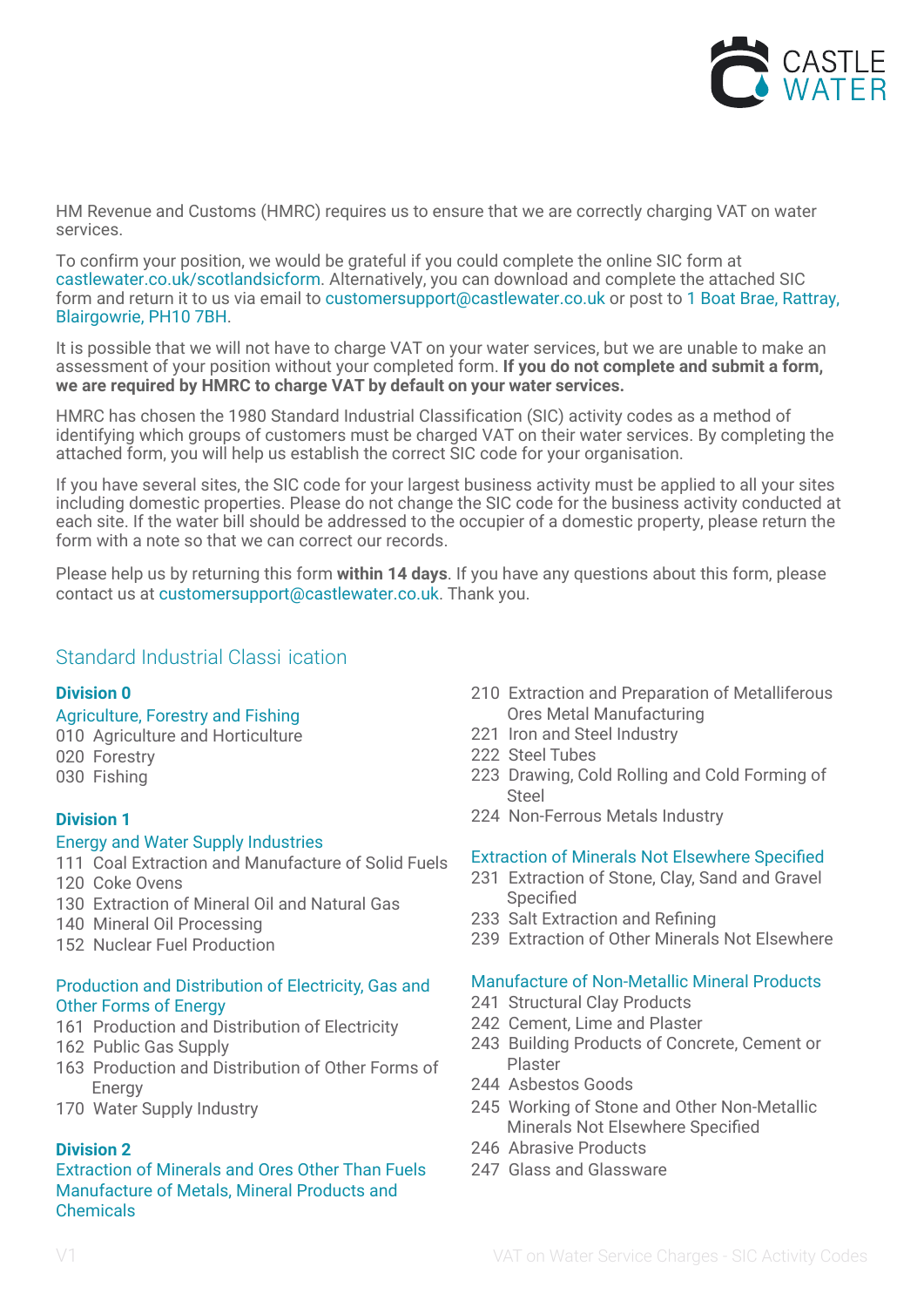

- 248 Refractory and Ceramic Goods Chemical **Industry**
- 251 Basic Industrial Chemicals
- 255 Paints, Varnishes and Printing Ink
- 256 Specialised Chemical Products mainly for Industrial and Agricultural Purposes
- 257 Pharmaceutical Products
- 258 Soap and Toilet Preparations
- 259 Specialised Chemical Products mainly for Household and Office use
- 260 Production of Man-Made Fibres

#### **Division 3**

#### **Metal Goods, Engineering and Vehicles Industries** Manufacture of Metal Goods Not Elsewhere Specified

- 311 Foundries
- 312 Forging, Pressing and Stamping
- 313 Bolts, Nuts, etc; Springs; Non-Precision Chains; Metals Treatment
- 314 Metal Doors, Windows, etc.
- 316 Hand Tools and Finished Metal Goods Mechanical Engineering
- 320 Industrial Plant and Steelwork
- 321 Agricultural Machinery and Tractors
- 322 Metal-Working Machine Tools and Engineers' Tools
- 323 Textile Machinery
- 324 Machinery for the Food, Chemical and Related Industries; Process Engineering Contractors
- 325 Mining Machinery, Construction and Mechanical Handling Equipment
- 326 Mechanical Power Transmission Equipment
- 327 Machinery for the Printing, Paper, Wood, Leather, Rubber, Glass and Related Industries; Laundry and Dry Cleaning Machinery
- 328 Other Machinery and Mechanical Equipment
- 329 Ordnance, Small Arms and Ammunition
- 330 Manufacture of Office Machinery and Data Processing Equipment

#### Electrical and Electronic Engineering

- 341 Insulated Wires and Cables
- 342 Basic Electrical Equipment
- 343 Electrical Equipment for industrial use, and Batteries and Accumulators
- 344 Telecommunication Equipment, Electrical Measuring Equipment, Electronic Capital Goods
- and Passive Electronic Components
- 345 Other Electronic Equipment
- 346 Domestic-Type Electric Appliances
- 347 Electric Lamps and Other Electric Lighting Equipment
- 348 Electrical Equipment Installation

#### Manufacture of Motor Vehicles and Parts thereof

- 351 Motor Vehicles and their Engines
- 352 Motor Vehicle Bodies, Trailers and Caravans
- 353 Motor Vehicle Parts

#### Manufacture of Other Transport Equipment

- 361 Shipbuilding and Repairing
- 362 Railway and Tramway Vehicles
- 363 Cycles and Motorcycles
- 364 Aerospace Equipment Manufacturing and **Repairing**
- 365 Other Vehicles

#### Instrument Engineering

- 371 Measuring, Checking and Precision Instruments and Apparatus
- 372 Medical and Surgical Equipment and Orthopedic Appliances
- 373 Optical Precision Instruments and Photographic Equipment
- 374 Clocks, Watches and Other Timing Devices

#### **Division 4**

#### **Other Manufacturing Industries**

#### Food, Drink and Tobacco Manufacturing Industries

- 411 Organic Oils and Fats (Other than Crude Animal Fats)
- 412 Slaughtering of Animals and Production of Meat and By-Products 413 Preparation of Milk and Milk Products
- 414 Processing of Fruit and Vegetables
- 415 Fish Processing
- 416 Grain Milling
- 418 Starch
- 419 Bread, Biscuits and Flour Confectionery
- 420 Sugar and Sugar By-Products
- 421 Ice Cream, Cocoa, Chocolate and Sugar **Confectionery**
- 422 Animal Feeding Stuffs
- 423 Miscellaneous Foods
- 424 Spirit Distilling and Compounding
- 426 Wines, Ciders and Perry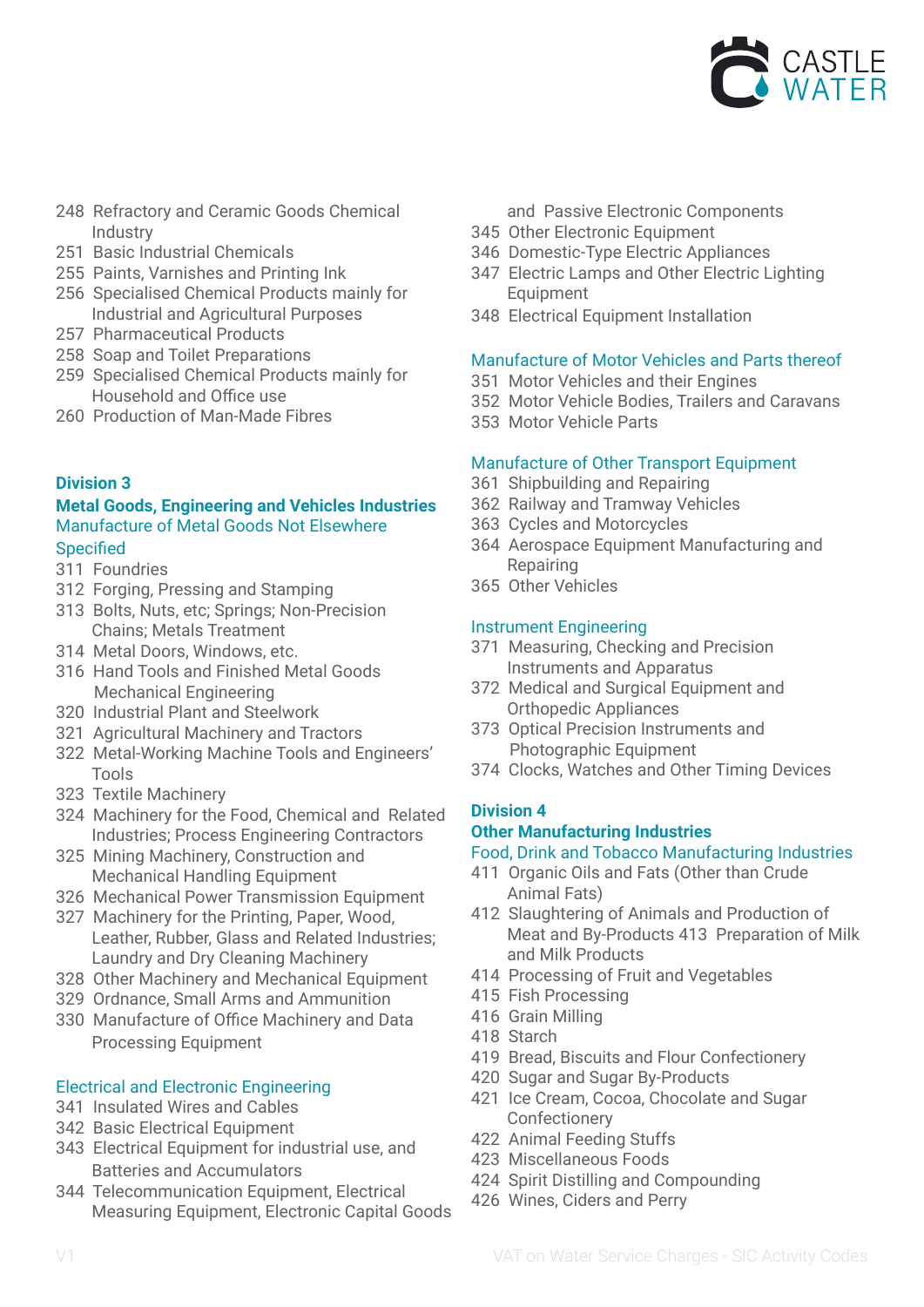

- 427 Brewing and Malting
- 428 Soft Drinks
- 429 Tobacco Industry

#### Textile Industry

- 431 Woollen and Worsted Industry
- 432 Cotton and Silk Industries
- 433 Throwing, Texturing, etc. of Continuous **Filament Yarn**
- 434 Spinning and Weaving of Flax, Hemp and Ramie
- 435 Jute and Polypropylene Yarns and Fabrics 436 Hosiery and Other Knitted Goods
- 437 Textile Finishing
- 438 Carpets and Other Textile Floor Coverings
- 439 Miscellaneous Textiles

#### Manufacture of Leather and Leather Goods

- 441 Leather (Tanning and Dressing) and Fellmongery
- 442 Leather Goods

#### Footwear and Clothing Industries

- 451 Footwear
- 453 Clothing, Hats and Gloves
- 455 Household Textiles and Other Made up **Textiles**
- 456 Fur Goods

#### Timber and Wooden Furniture Industries

- 461 Saw milling, Planing, etc. of Wood
- 462 Manufacture of Semi-Finished Wood Products and Further Processing and Treatment of Wood
- 463 Builders' Carpentry and Joinery
- 464 Wooden Containers
- 465 Other Wooden Articles (Except Furniture)
- 466 Articles of Cork and Plaiting Materials, Brushes and Brooms
- 467 Wooden and Upholstered Furniture and Shop and Office Fittings

#### Manufacture of Paper, Paper Products, Printing and Publishing

- 471 Pulp, Paper and Board
- 472 Conversion of Paper and Board
- 475 Printing and Publishing

#### Processing of Rubber and Plastics

481 Rubber Products

- 482 Retreading and Specialist Repairing of Rubber **Tyres**
- 483 Processing of Plastics

#### Other Manufacturing Industries

- 491 Jewellery and Coins
- 492 Musical Instruments
- 493 Photographic and Cinematographic Processing **Laboratories**
- 494 Toys and Sports Goods
- 495 Miscellaneous Manufacturing Industries

#### **Division 5**

#### **Construction**

- 500 General Construction and Demolition Work
- 501 Construction and Repair of Buildings
- 502 Civil Engineering
- 503 Installation of Fixtures and Fittings
- 504 Building Completion Work

#### **Division 6**

#### **Distribution, Hotels, Catering and Repairs** Wholesale Distribution (Except Dealing In Scrap and Waste Materials)

- 611 Wholesale Distribution of Agricultural Raw Materials, Live Animals, Textile Raw Materials and Semi-Manufactures
- 612 Wholesale Distribution of Fuels, Ores, Metals and Industrial Materials
- 613 Wholesale Distribution of Timber and Building **Materials**
- 614 Wholesale Distribution of Machinery, Industrial Equipment and Vehicles
- 615 Wholesale Distribution of Household Goods, Hardware and Ironmongery
- 616 Wholesale Distribution of Textiles, Clothing, **Footwear and Leather Goods**
- 617 Wholesale Distribution of Food, Drink and ........Tobacco
- 618 Wholesale Distribution of Pharmaceutical, Medical and other Chemists' Goods
- 619 Other Wholesale Distribution Including General Wholesalers

#### Dealing in Scrap and Waste Materials

- 621 Dealing in Scrap Metals
- 622 Dealing in Other Scrap Materials or General Dealers
- 630 Commission Agents Retail Distribution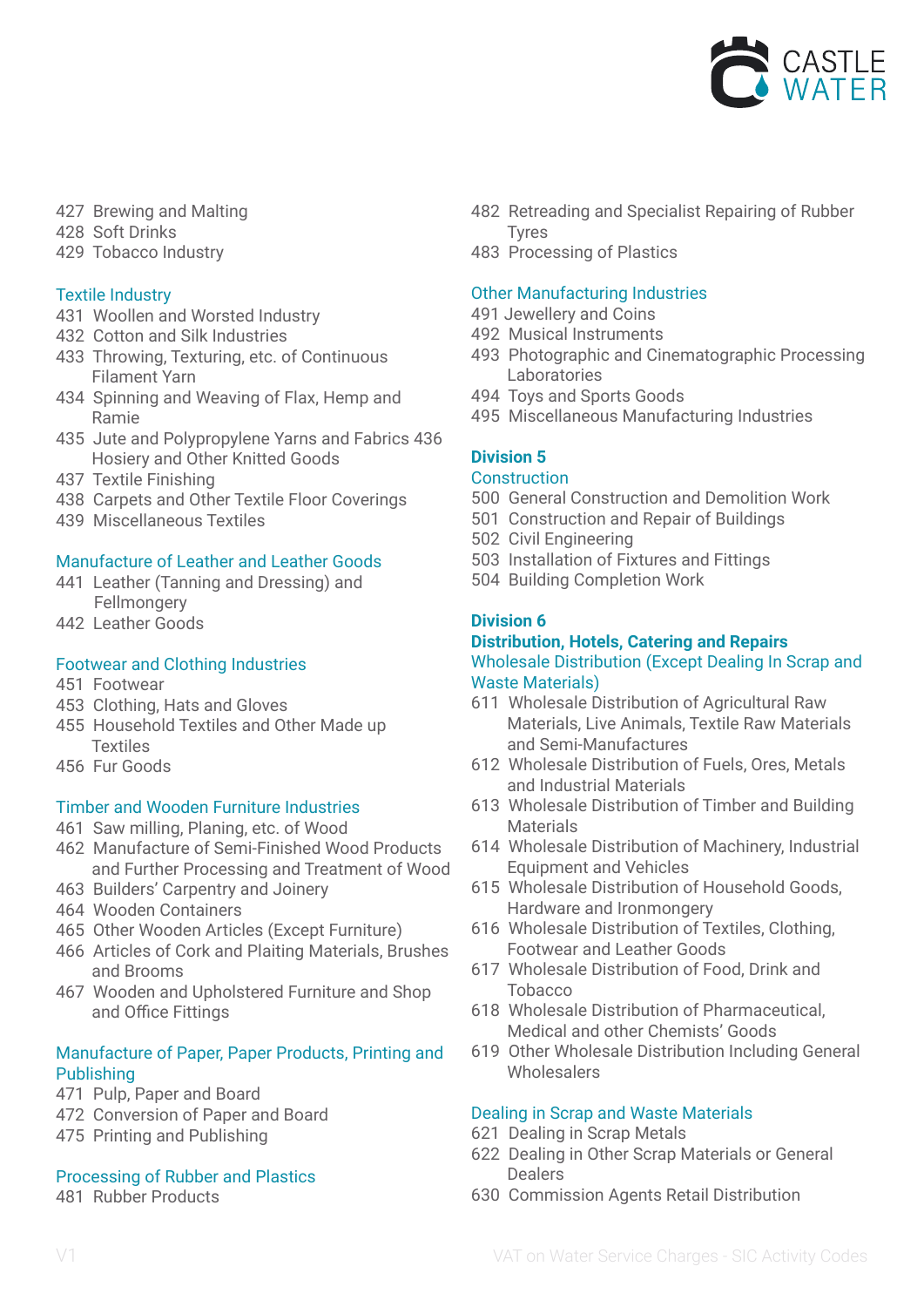

- 641 Food Retailing
- 642 Confectioners, Tobacconists and Newsagents; Off-Licences
- 643 Dispensing and Other Chemists
- 645 Retail Distribution of Clothing
- 646 Retail Distribution of Footwear and Leather Goods.
- 647 Retail Distribution of Furnishing Fabrics and Household Textiles
- 648 Retail Distribution of Household Goods, Hardware and Ironmongery
- 651 Retail Distribution of Motor Vehicles and Parts
- 652 Filling Stations (Motor Fuel and Lubricants)
- 653 Retail Distribution of Books, Stationery and Office Supplies
- 654 Other Specialised Retail Distribution (Non-Food)
- 656 Mixed Retail Businesses

#### Hotels and Catering

- 661 Restaurants, Snack Bars, Cafes and Other Eating Places
- 662 Public Houses and Bars
- 663 Night Clubs and Licensed Clubs
- 664 Canteens and Messes
- 665 Hotel Trade
- 667 Other Tourist or Short-Stay Accommodation

#### Repair of Consumer Goods and Vehicles

- 671 Repair and Servicing of Motor Vehicles
- 672 Repair of Footwear and Leather Goods
- 673 Repair of Other Consumer Goods

### **Division 7**

#### **Transport and Communication**

710 Railways

#### Other Inland Transport

- 721 Scheduled Road Passenger Transport and Urban Railways
- 722 Other Road Passenger Transport
- 723 Road Haulage
- 726 Transport Not Elsewhere Specified
- 740 Sea Transport
- 750 Air Transport

#### Supporting Services to Transport

- 761 Supporting Services to Inland Transport
- 763 Supporting Services to Sea Transport
- 764 Supporting Services to Air Transport
- 770 Miscellaneous Transport Services and Storage Not Elsewhere Specified
- 790 Postal Services and Telecommunications

#### **Division 8**

#### **Banking, Finance, Insurance, Business Services and Leasing**

#### Banking And Finance

- 814 Banking and Bill-Discounting
- 815 Other Financial Institutions
- 820 Insurance, Except for Compulsory Social Security

#### Business Services

- 831 Activities Auxiliary to Banking and Finance
- 832 Activities Auxiliary to Insurance
- 834 House and Estate Agents
- 835 Legal Services
- 836 Accountants, Auditors and Tax Experts
- 837 Professional and Technical Services Not **Elsewhere Specified**
- 838 Advertising
- 839 Business Services

#### Renting of Movables

- 841 Hiring Out Agricultural and Horticultural Equipment
- 842 Hiring Out Construction Machinery and Equipment
- 843 Hiring Out Office Machinery and **Eurniture**
- 846 Hiring Out Consumer Goods
- 848 Hiring Out Transport Equipment
- 849 Hiring Out Other Movables
- 850 Owning and Dealing in Real Estate

#### **Division 9**

#### **Other Services** Public Administration, National Defence and Compulsory Social Security

- 911 National and Local Government Services Not Elsewhere Specified
- 912 Justice
- 913 Police
- 914 Fire Services
- 915 National Defence
- 919 Social Security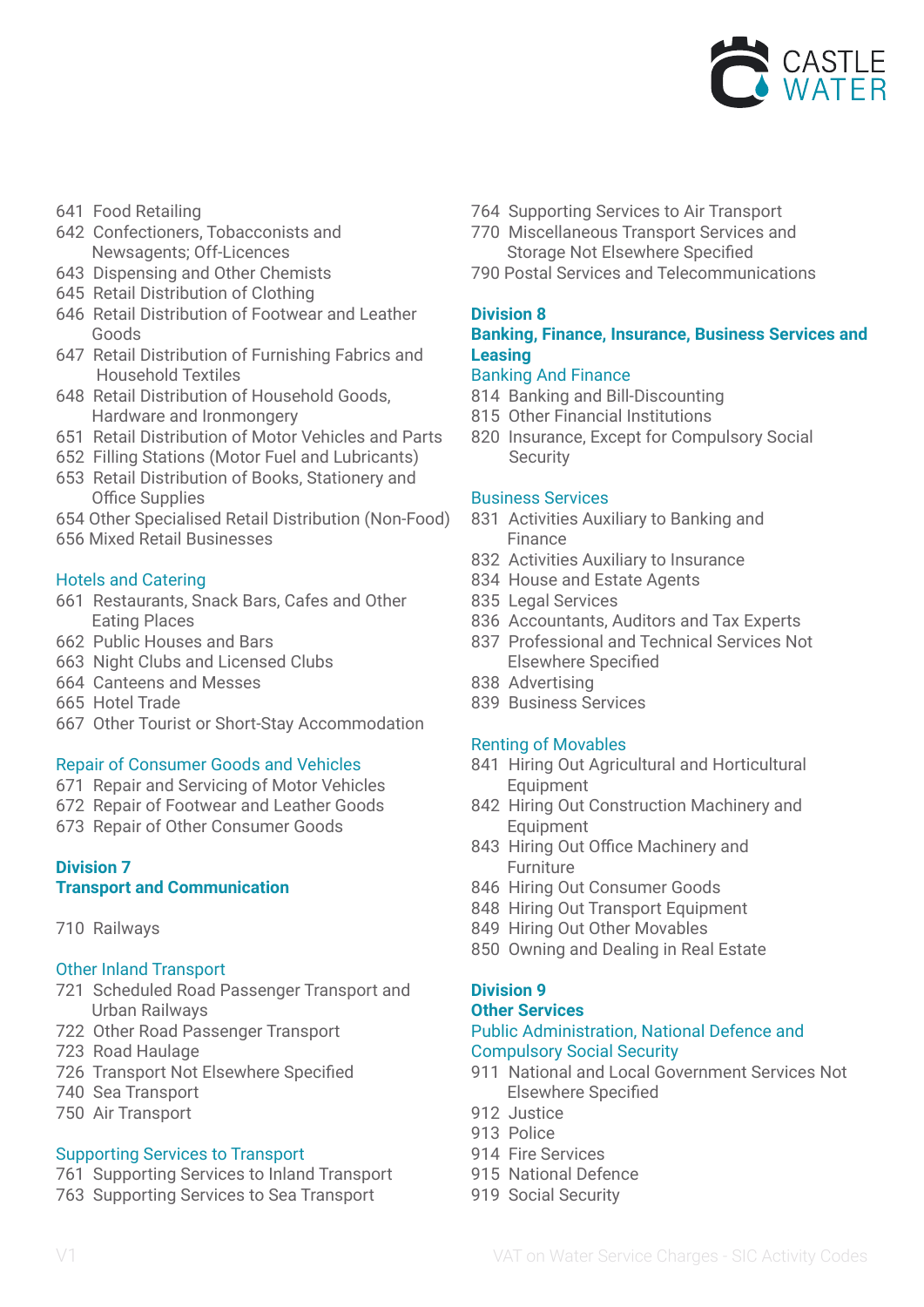

#### Sanitary Services

- 921 Refuse Disposal, Sanitation and Similar **Services**
- 923 Cleaning Services

#### **Education**

- 931 Higher Education
- 932 School Education (Nursery, Primary and Secondary)
- 933 Education Not Elsewhere Specified and **Vocational Training**
- 936 Driving and Flying Schools
- 940 Research and Development

#### Medical and Other Health Services: Veterinary **Services**

- 951 Hospitals, Nursing Homes etc.
- 952 Other Medical Care Institutions
- 953 Medical Practices
- 954 Dental Practices
- 955 Agency and Private Midwives, Nurses, etc.
- 956 Veterinary Practices and Animal Hospitals

#### Other Services Provided to the General Public

- 961 Social Welfare, Charitable and Community **Services**
- 963 Trade Unions, Business and Professional **Associations**
- 966 Religious Organisations and Similar **Associations**
- 969 Tourist Offices and Other Community Services

#### Recreational Services and Other Cultural Services

- 971 Film Production, Distribution and Exhibition
- 974 Radio and Television Services, Theatres, etc.
- 976 Authors, Music Composers and Other Own Account Artists Not Elsewhere Specified
- 977 Libraries, Museums, Art Galleries, etc.
- 979 Sport and Other Recreational Services Personal Services
- 981 Laundries, Dyers and Dry Cleaners
- 982 Hairdressing and Beauty Parlours
- 989 Personal Services Not Elsewhere Specified
- 990 Domestic Services
- 000 Diplomatic Representation, International Organisations, Allied Armed Forces

Your SIC code is only used to see if we must charge VAT on the water we supply to you and different rules apply to our other charges.

Our wastewater charges are normally Zero Rated. VAT may apply to our charges for making new water and sewer connections but this depends on the type of building to be connected.